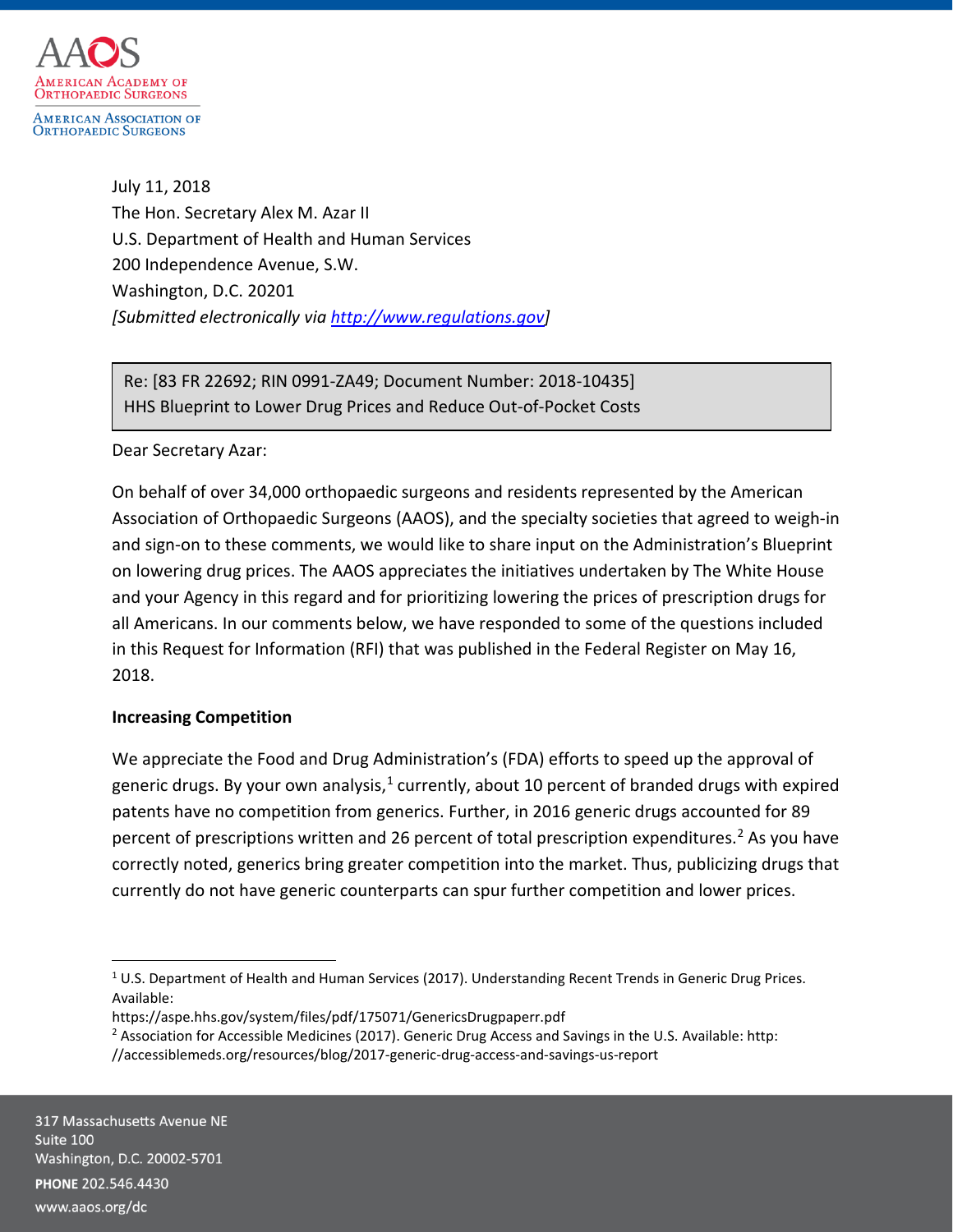Related to this, biosimilars can reduce the patients' out-of-pocket expenditure as well as payer cost of treatment by offering a highly similar, lower priced alternative. However, physicians should be reimbursed the same amount for each biosimilar product as for their reference drug under Medicare Part B. This will ensure that Medicare beneficiaries have equal access to biosimilar products. As this area evolves, the Centers for Medicare and Medicaid Services (CMS) should revisit its reimbursement policies to ensure adequate access to biosimilars and encourage innovation. Also, the Department of Health and Human Services (HHS) should work closely with the FDA and CMS to make it easier for biosimilars to be included and preferred on formularies.

Given your emphasis on encouraging innovation, AAOS believes that biologics are the future of musculoskeletal care. Your Agency should start thinking about ways to accurately encourage and pay for these technologies. However, at this time the evidence-based literature has just begun to study the efficacy and effectiveness of such treatment. Thus, initially we support the FDA's decision to take a more conservative and watchful approach such as on stem cells, irrespective of the harvest site.

Recently, the prices of many older generic drugs, including numerous antibiotics, have increased substantially. These antibiotics are essential for treating musculoskeletal and other infections. According to an estimate<sup>[3](#page-1-0)</sup> of pricing and availability of antibiotics, between 2013 and 2016, 11 (14 percent) formulations increased in price by 90 percent or more, and 13 (16percent) had 2 or fewer manufacturers during the period of analysis. Antibiotic prices were negatively correlated with the number of available manufacturers. Thus, greater manufacturer competition is needed to keep essential antibiotic prices affordable.

There is a great need for information dissemination on availability and pricing of prescription drugs for patients and providers. Often patients do not have access to the actual price of a drug and the availability of cheaper alternatives because of non-disclosure terms on price negotiations between insurance plans and pharmacy benefit managers (PBMs). Sometimes, copay amounts may be greater than out of pocket prices for a medication. In 2013, one in four Part D medications were overpaid for by patient beneficiaries, who had higher copayments than the drug's list cash prices. For 12 of the 20 most commonly prescribed drugs, patients

<span id="page-1-0"></span> <sup>3</sup> Alpern, J. D., Zhang, L., Stauffer, W. M., & Kesselheim, A. S. (2017). Trends in pricing and generic competition within the oral antibiotic drug market in the United States. *Clinical Infectious Diseases, 65*(11), 1848-1852.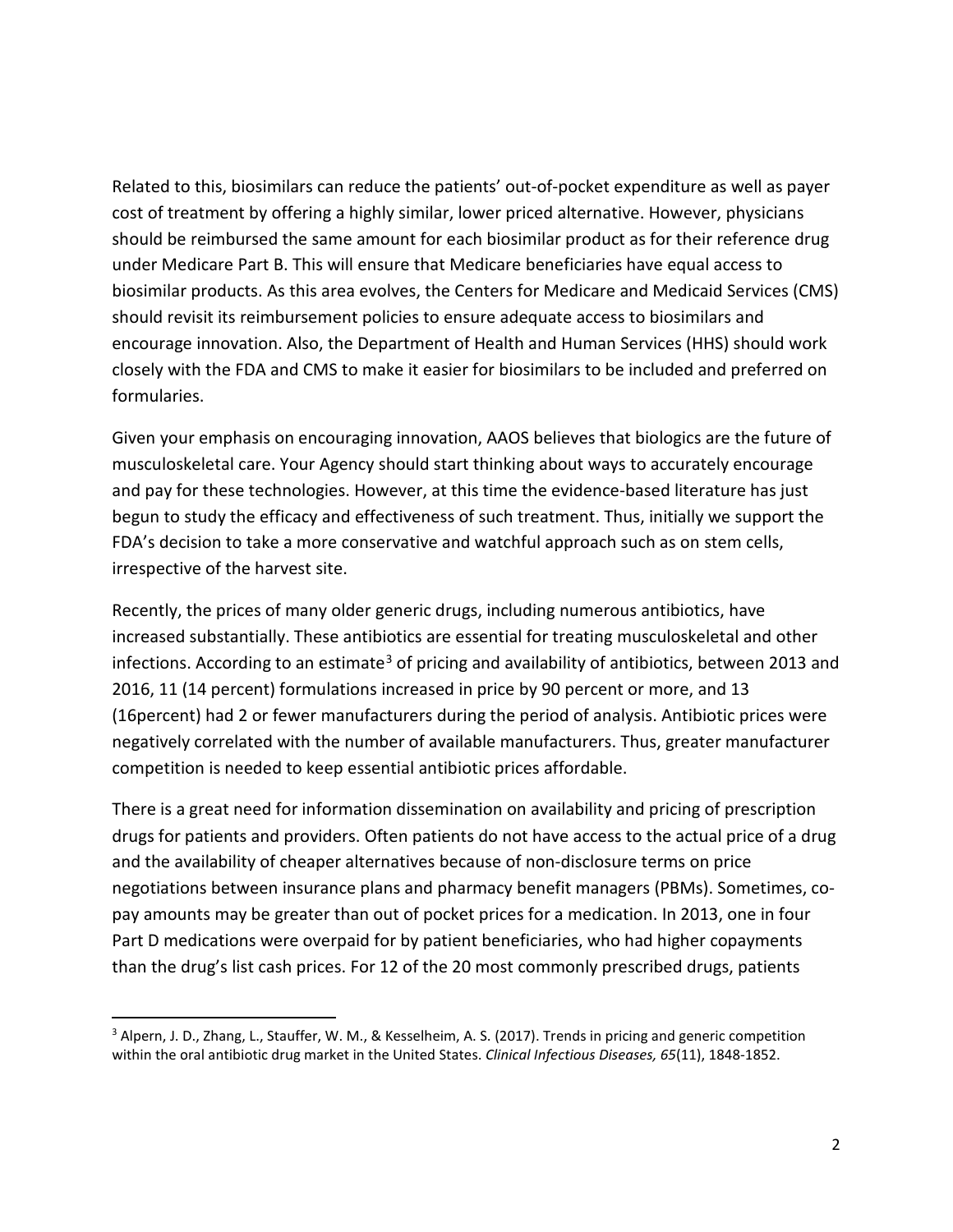overpaid by more than 33 percent.<sup>[4](#page-2-0)</sup> Under such circumstances, pharmacists should be able to openly discuss the alternatives with patients and help them choose the best medication. This will require a change in the current pharmacy-gag requirements in plan-PBM contracts. Even providers are, sometimes, unaware of actual prices and cheaper alternatives. Providers often must prescribe multiple medications before knowing what is on a formulary. In addition, the HHS Office of Inspector General (OIG) notes that there are 386 "unique" formularies used by the more than three thousand Medicare Part D plans operating in 2018. Payers are not forthright with that information. Although health plans and PBMs have developed ways to better share this information with physicians, in practice, this often does not happen. The CMS should be able to write regulation that requires payers and PBMs to share such information without electronic health record (EHR) vendors charging additional fees for such information. Related to this, actual cost of Part D medication to patients is often unclear because of discounts and rebates. The CMS should consider undiscounted drug prices when determining catastrophic level thresholds. Also, the public should be made aware of the net price rather than the list price of a prescription drug.

The FDA has a great variety of informational materials, public service announcements, infographics and articles on brand name vs. generic drugs as well as alternative biosimilars. All these materials should be widely available at doctors' offices and at pharmacies.

Thus, price transparency is the first step toward better competition and information-sharing in the prescription drug markets. Further, effective policies are needed to promote competition. One cautionary note here is that some medications simply do not have a lower-priced alternative. In those cases, lowering drug prices is not a straightforward solution. We discuss additional issues on creating value-based payments for prescription drugs below.

# **Better Negotiation**

A recent report<sup>[5](#page-2-1)</sup> from the HHS OIG found that total reimbursement for all Part D brand-name drugs increased 77 percent from 2011 to 2015, despite a 17-percent decrease in the number of prescriptions for these drugs. During the same period, Part D beneficiaries who did not receive

<span id="page-2-0"></span> <sup>4</sup> Jaffe, S. (2018). To Lower Your Medicare Drug Costs, Ask Your Pharmacist For The Cash Price. National Public Radio. Available: [https://www.npr.org/sections/health-shots/2018/05/29/614556060/to-lower-your-medicare](https://www.npr.org/sections/health-shots/2018/05/29/614556060/to-lower-your-medicare-drug-costs-ask-your-pharmacist-for-the-cash-price)[drug-costs-ask-your-pharmacist-for-the-cash-price](https://www.npr.org/sections/health-shots/2018/05/29/614556060/to-lower-your-medicare-drug-costs-ask-your-pharmacist-for-the-cash-price)

<span id="page-2-1"></span><sup>5</sup> HHS Office of Inspector General (2018). Data Brief. June 2018. OEI-03-15-00080 Available: https://oig.hhs.gov/oei/reports/oei-03-15-00080.pdf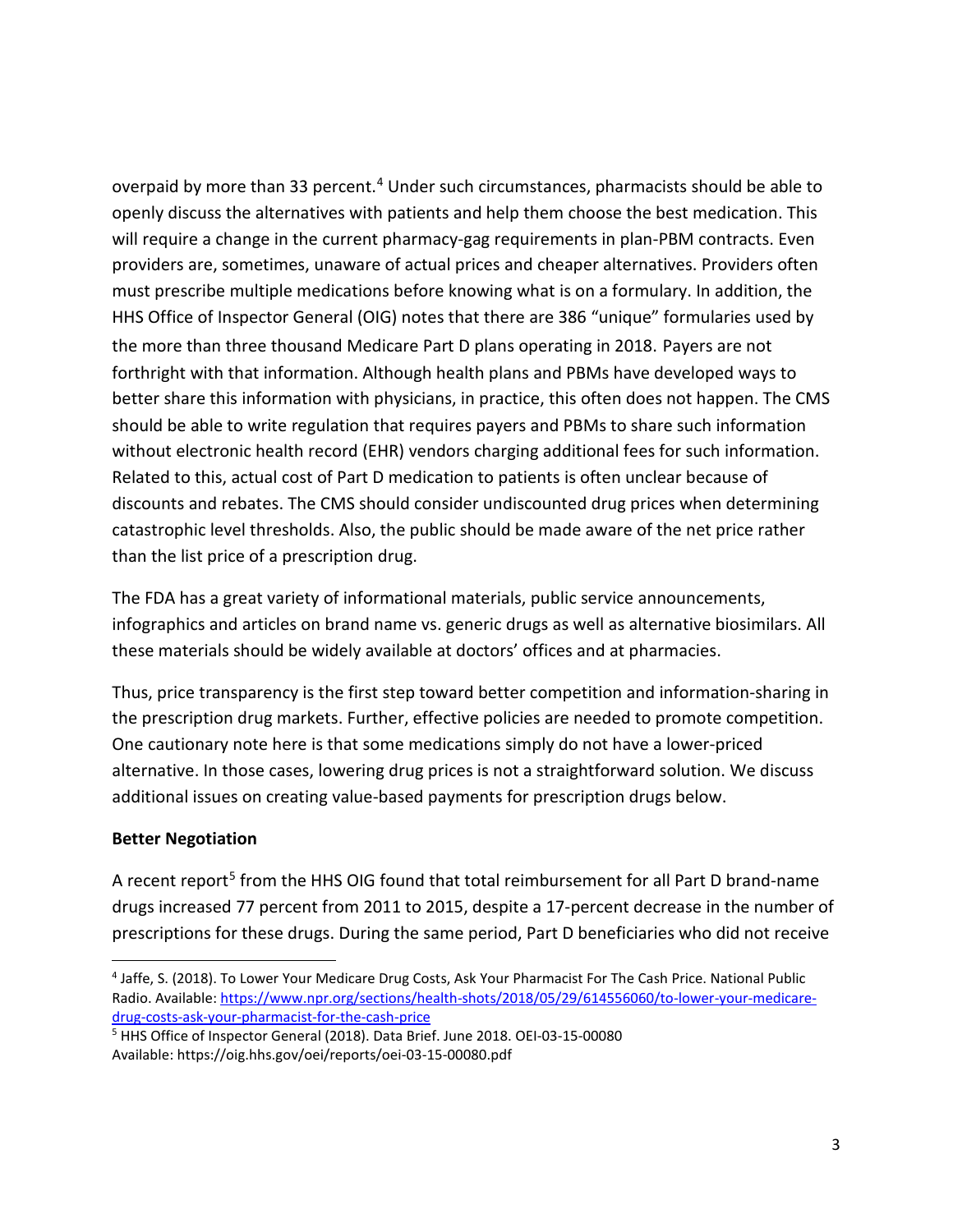third-party assistance had \$29 billion in out-of-pocket costs (which include copayments and coinsurance amounts) for all brand-name drugs. This is a substantial increase in financial burden for Medicare beneficiaries. Presently, Part D plans and PBMs negotiate rebates with drug manufacturers in exchange for favorable placement on drug plan formularies. However, as indicated above these negotiation details and rebate amounts are not public. HHS should take actions to make these details and amounts publicly available.

As you are aware and have acknowledged in this blueprint, the Secretary of HHS is prohibited from negotiating directly with drug manufacturers on behalf of Medicare Part D enrollees. The Congressional Budget Office (CBO) estimated that allowing such negotiation for Medicare alone will not have a sizeable impact on federal expenditure on drugs.<sup>[6](#page-3-0)</sup> On the other hand, 92 percent of the public support allowing the federal government to negotiate drug prices for Medicare beneficiaries.<sup>[7](#page-3-1)</sup> Interestingly, CBO has analyzed that we can get some savings if the Secretary had authority to negotiate prices for unique drugs that lack competitor products or therapeutic alternatives. Of course, this change in authority will require Congressional action in changing the current law. Among several policy options that have been proposed, per the CBO, extending the Medicaid drug price rebate to low-income Medicare Part D enrollees would achieve \$145 billion in savings to Medicare over a ten-year period (2017-2026).<sup>[8](#page-3-2)</sup> The Veterans Health Administration (VHA) and TRICARE do have negotiating authorization and clearly obtain pricing not presently available to CMS. Consideration of an all federally-funded health care negotiation for drugs used by Medicare, Medicaid, VA, Military, Indian, Public Health and federal employee health care should be pursued.

It is very important for you to consider the financial burden on beneficiaries and the impact on access of moving drugs from Medicare Part B to Part D. Both programs do not have an out-ofpocket limit. While Part D drugs require a degree of patient out-of-pocket spending for those not qualifying for low-income cost-sharing subsidies (LIS), under Part B fee-for-service, beneficiaries pay a 20 percent coinsurance on drugs. Most patients have supplemental medical insurance (e.g., Medigap) to cover this coinsurance amount. Per an analysis from Avalere

<span id="page-3-0"></span> <sup>6</sup> Letter from CBO Director Douglas Holtz-Eakin to U.S. Senator Bill Frist. Available:

https://www.cbo.gov/sites/default/files/108th-congress-2003-2004/reports/fristletter.pdf

<span id="page-3-1"></span><sup>7</sup> Kaiser Health Tracking Poll (2017). Available: https://www.kff.org/medicare/issue-brief/searching-for-savings-inmedicare-drug-price-negotiations/

<span id="page-3-2"></span><sup>8</sup> CBO (2016). Options for Reducing The Deficit: 2017 To 2026. Available:

https://www.cbo.gov/sites/default/files/114th-congress-2015-2016/reports/52142-breakout-chapter5.pdf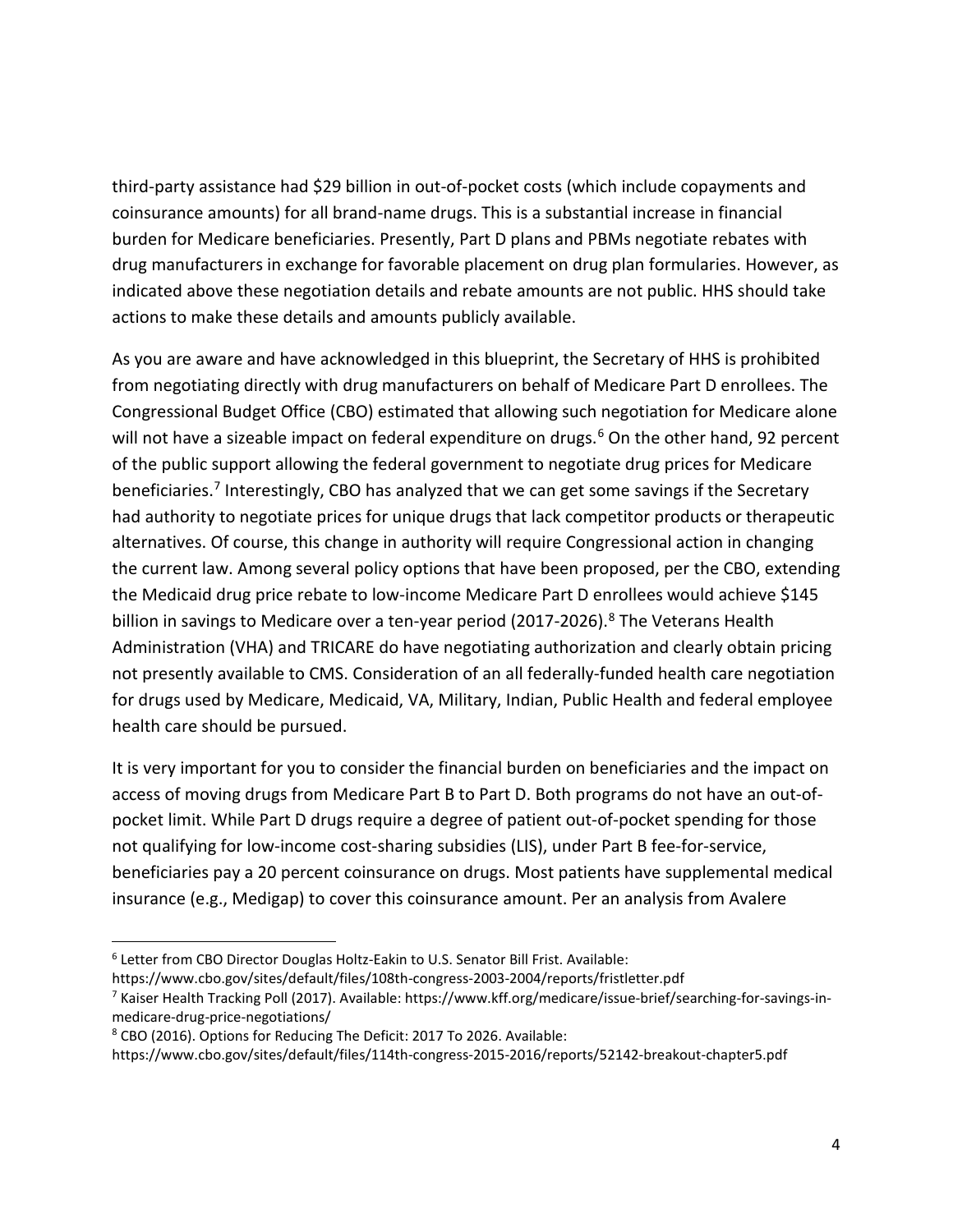Health,<sup>[9](#page-4-0)</sup> if new cancer therapies and other high-cost drug therapies are switched from Part B to Part D, Medicare beneficiaries who do not qualify for LIS would pay more out-of-pocket. On the other hand, Medicare beneficiaries that do not buy Medigap or other supplemental coverage would pay less out-of-pocket, especially if they were eligible for LIS. Thus, as in all policy choices there will be winners and losers and we urge HHS to weigh pros and cons very closely before deciding on such a switch.

From the clinician perspective, such a switch will have implications for their Merit-based Incentive Payment System (MIPS) scores. Expensive drugs that are administered under Part B in physician offices when counted in the MIPS resource use/cost category unfairly disadvantage specialties that administer such drugs. Thus, switching drugs from Medicare Part B to Part D may create access issues for patients who depend on such physician administered drugs (e.g., insulin, oncology medicines, vaccines, etc.).

## **Site neutral payments**

It is important for CMS to clarify and develop a conceptual model for "site-neutral payments" in the Medicare and Medicaid programs. The term "site-neutral payments" can be easily misinterpreted and mis-conceptualized in various ways and can differ among stakeholders and the legislative and regulatory arms of the government. Historically, as you are aware, Medicare uses different payment systems depending on the location where a beneficiary receives services (e.g., inpatient, outpatient, ambulatory surgical center, emergency department, physician office). Having payments that vary by facility site derives from the idea of payment based on total resources used in provision of healthcare services, something that has long been a part of Medicare and Medicaid payments, and remains the central part of payment systems like the Physician Fee Schedule. Even for prospective payment systems like the Outpatient Prospective Payment System and the Ambulatory Surgical Center (ASC) Payment System, there is payment variation by site due to the overall calculations and conversion factors. This variation in the Medicare payment system has resulted in inefficient care, increased consolidation of physician practices into hospital systems (because the office for an employed physician can be deemed as a hospital outpatient department when the physician is paid staff for a hospital system), and increased costs to Medicare patients who face higher co-pays for hospital-based outpatient (HOPD) services compared to services provided in an ASC.

<span id="page-4-0"></span> <sup>9</sup> Avalere Health (May 21, 2018). Transitioning Medicare Part B Drugs into Part D.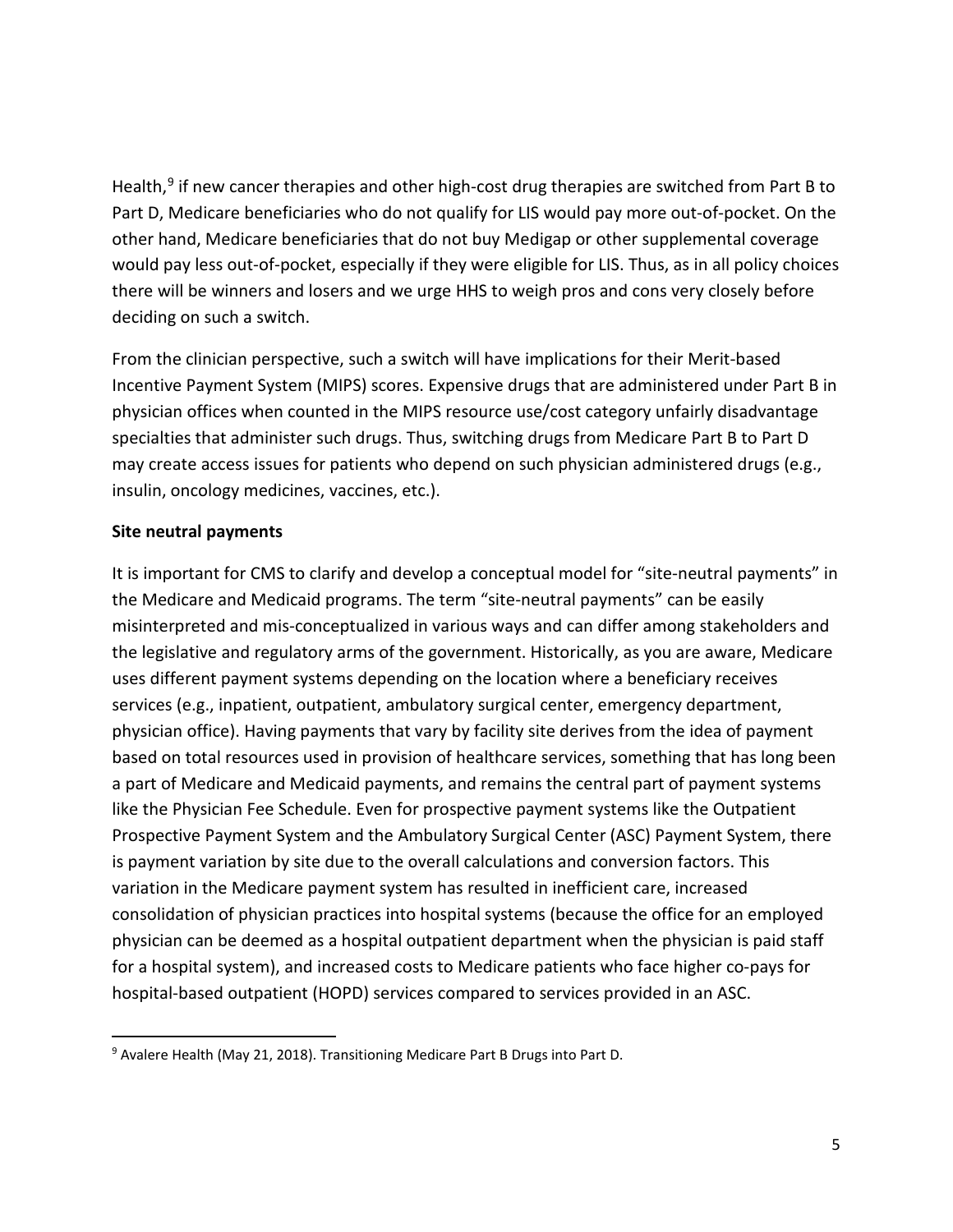AAOS is generally supportive of efforts to reduce or eliminate payment differentials by site for the same surgical cases and has consistently commented to CMS and Congress. As technology improves and more orthopaedic surgical cases can be safely completed in an outpatient setting, we ask for equalized payments for services furnished in the ASC and HOPD settings. Moreover, we have consistently recommended seeking this equilibrium not by bluntly reducing the outpatient payments to equal ASC but by also increasing payments in the ASC toward a middle ground. Similarly, in-office physician services, including drug administration, should be equalized between the physician's office and the HOPD.

#### **Value-based Arrangements**

Value-based pricing of a drug refers to pricing based on evidence/data demonstrating its outcomes, i.e., benefits and harms. European regulators and policy makers use advanced procedures — called health technology assessments — to measure the value of new treatment protocols, drugs, and devices. However, this is a new idea in the US. The nonprofit Institute for Clinical and Economic Review conducts regular health technology assessments on approved drugs and devices. Indication-based pricing, mortgage pricing and outcomes-based pricing are often adopted by payers and pharmacies to develop value-based payments for drugs.<sup>[10](#page-5-0)</sup> The problem here is that it is extremely difficult, if not impossible, to measure the value of a drug and treatment. The source of data, correct pricing information, change in outcomes-based evidence, changes in competitive structure of the prescription drug market and how expensive a drug is can all influence health technology assessment.<sup>[11](#page-5-1)</sup> Some researchers argue that models used to conduct these assessments should be widely available on open source platforms. There are issues of information sharing about assessments, and the methods often do not adequately consider the physician's expert opinion. Moreover, the coding system may not be built to include such novel payment arrangements.

The AAOS supports value-based arrangements for drug payments if these payment models are voluntary, include the surgeon's expert opinion in value assessment methodology and provide adequate access to necessary care for patients. Moreover, drug research and development is a very expensive process and must be publicly funded to a large extent via the US National

<span id="page-5-0"></span> <sup>10</sup> Kaltenboeck, A. & Bach, P.B. (2018). Value-Based Pricing for Drugs: Theme and Variations. *JAMA, 319*(21):2165– 2166. doi:10.1001/jama.2018.4871

<span id="page-5-1"></span><sup>&</sup>lt;sup>11</sup> Goldman, D. & Jena, A. (2017). Value-based drug pricing makes sense, but is difficult to pull off. First Opinion, STAT News. Available: https://www.statnews.com/2017/06/08/value-based-drug-pricing/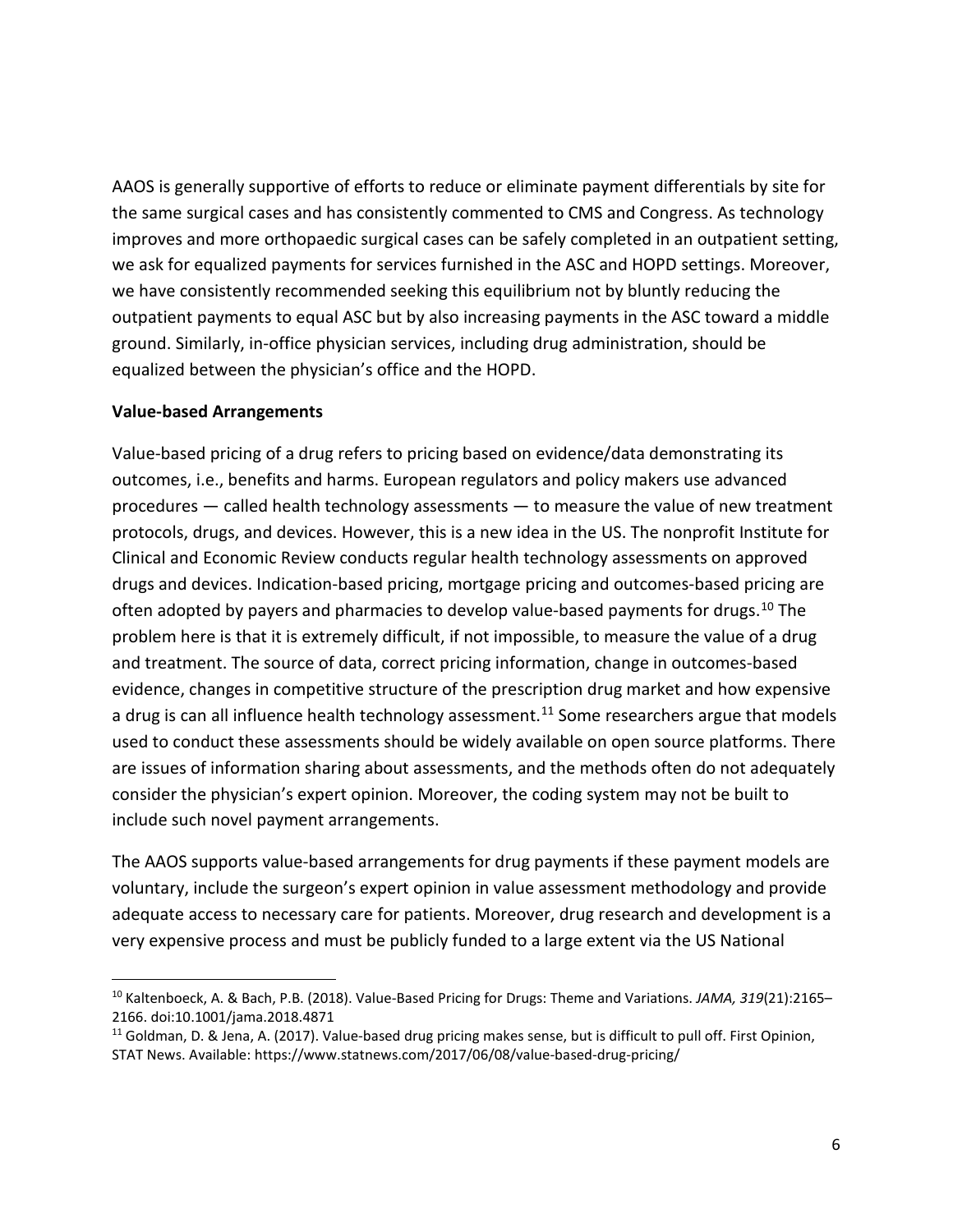Institutes of Health. If we are a society that values innovation and market-based competition, then innovators should be adequately rewarded.

-----------------------------------------------------------------------------------------------------------------------------

The AAOS thanks you for this opportunity to comment. Also, we hope that based on this Blueprint and our comments on the accompanying RFI, you will be able to develop policy which will empower our patients by reducing their financial burden. If you have any questions on our comments, please do not hesitate to contact William Shaffer, MD, AAOS Medical Director by email at shaffer@aaos.org.

Sincerely,

David Hurrey MA

David A. Halsey, MD

President, American Association of Orthopaedic Surgeons

cc: Kristy L. Weber, MD, AAOS First Vice-President Joseph A. Bosco, III, MD, AAOS Second Vice-President Thomas E. Arend, Jr., Esq., CAE, AAOS Chief Executive Officer William O. Shaffer, MD, AAOS Medical Director

The following orthopaedic specialty societies agreed to sign-on:

American Association for Hand Surgery (AAHS)

American Association of Hip and Knee Surgeons (AAHKS)

American Orthopaedic Foot and Ankle Society (AOFAS)

American Orthopaedic Society for Sports Medicine (AOSSM)

American Shoulder and Elbow Surgeons (ASES)